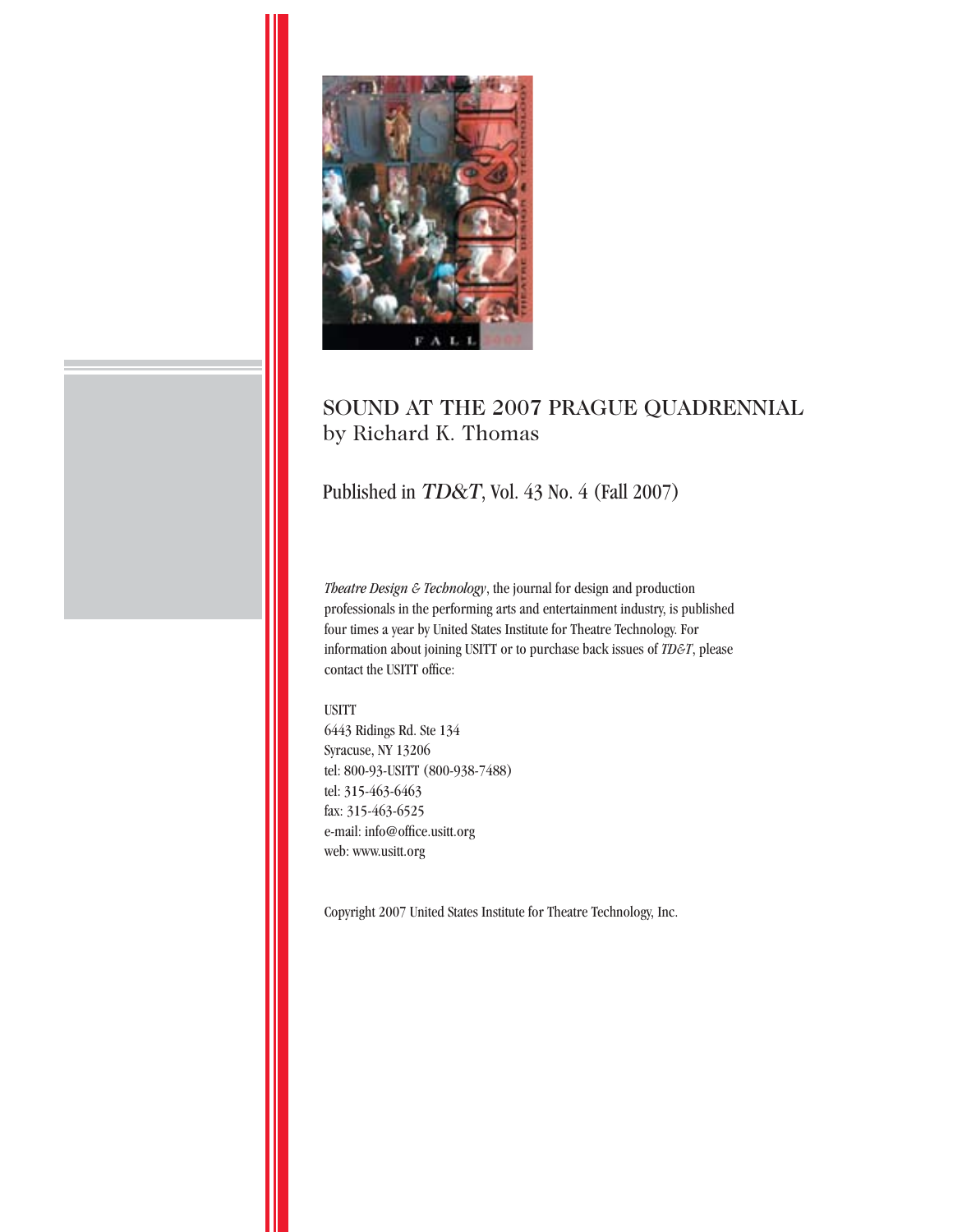# SOUND at the PRAGUE<sup>TTHE</sup>

# by Richard K. Thomas

by Don Tindall, Rick Malone, and Ross Brown

The 2007 Prague Quadrennial opened in the Industrial Palace (Vystaviste) on 14 June 2007, and with it came a cacophony of sound and the promise of extraordinary experiences as over sixty countries converged to celebrate the diversity of theatre being created around the world.

> PHOTOS BY RICHARD THOMAS, EXCEPT AS NOTED PHOTOS BY RICHARD THOMAS, EXCEPT AS NOTED



Steven Brown and sound assistants Eileen Smitheimer and Veronika Vorel tackle another crisis on the eve before the 2007 PQ opens.

The explosion of sound design and music composition in every facet of the Quadrennial this year built on the inaugural embracing of sound at the 2003 Quadrennial. Steven Brown, Associate Head of the OISTAT Sound Working Group, spent the last four years concocting an extraordinary experience for PQ listeners, making this PQ a triumphant success if for no other reason than the boldness of his team's vast plans.

#### DAY 1: Thursday, 14 June 2007

The opening night event was hardly dampened by the few sprinkles that fell as the Czech Minister of Culture welcomed the crowd that had gathered outside the Vystaviste for the grand opening. A small brass band played a march fitting to the occasion, and led the way as the eager crowd finally got their opportunity to experience the world that awaited them inside. They quickly dispersed to the left and right wings, where the national exhibits were located, and to the center hall that Scenofest had largely taken over. The first thing one heard upon entering the Vystaviste was a veritable cacophony of sound that came from exhibits and soundstages throughout the PQ.

From the opening bell that announced the start of the 2007 PQ, the influence of sound was everywhere. At this PQ, sound design was in abundant exhibition. USITT provided the largest sound exhibits, including one curated by David Budries and Tom Mardikes in the National Section, and a student exhibition in the Student Section curated by Don Tindall. It was great to hear USITT continuing to lead the way as the Prague Quadrennial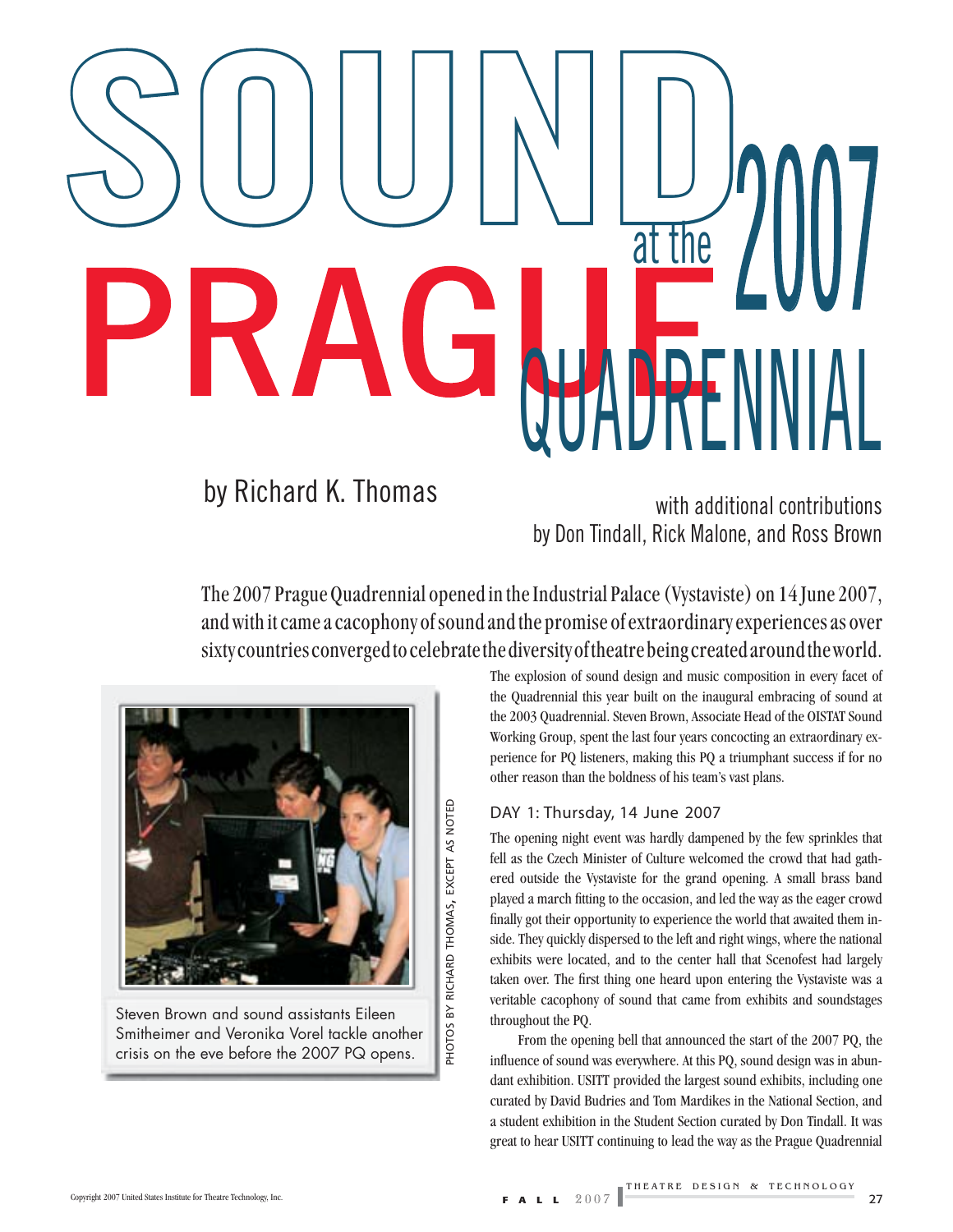evolves to fully embrace the art of sound design and music composition in the theatre.

The proliferation of sound at the PQ did not come without some problems, of course. While some countries such as the U.S. opted for the more benign use of headsets, others blared out sound through loudspeakers that did not seem to be aware of the boundaries imposed on the country's exhibit space. While the additional noise added a great deal of excitement to the air of opening night, the need for the PQ organizing committee to protect the noise floor for all exhibitors was abundantly clear. Hopefully, the organizing committee will address this problem in their planning for the 2011 PQ.

The OISTAT Sound Working Group provided a number of ongoing exhibits at the PQ. The second International Exhibition of Sound Design and Music Composition was curated by Joe Pino and presented with a decidedly "retro" look—masquerading as an old wireless audio recorder. One couldn't help but be reminded that sound and sound design—even recorded sound—is really a rather old discipline at this point. Joe provided two exhibits, one near the Internet Café, the other just under the Babel Tower. Joe obviously saw the noise problem of the PQ coming, as he devised special headphones that provided 30 dB of noise reduction that he had custom-fitted with AKG drivers. He also provided visitors with what was perhaps the most easily navigable interface at the PQ, allowing visitors to selectively choose the exhibit they wanted to audition. One suspects this sort of interactivity will become a standard offering one way or another in future sound design exhibitions. The exhibit itself featured thirty-three entries from twenty-eight sound designers/composers from fourteen countries and five continents, truly establishing itself as a major international exhibition for theatre sound designers.



 Some of the exhibits provided weary travelers with a welcome place to sit while enjoying examples of sound design; here, the USA sound exhibit designed by David Budries and others.

Tucked in among visual artifacts, the USITT student exhibit featured a sound design exhibition designed by Don Tindall.



The Babel Tower included eight surround-sound loudspeakers that Steven Brown designed into the tower for the variety of sonic adventures that would take place over the next ten days.





THEATRE DESIGN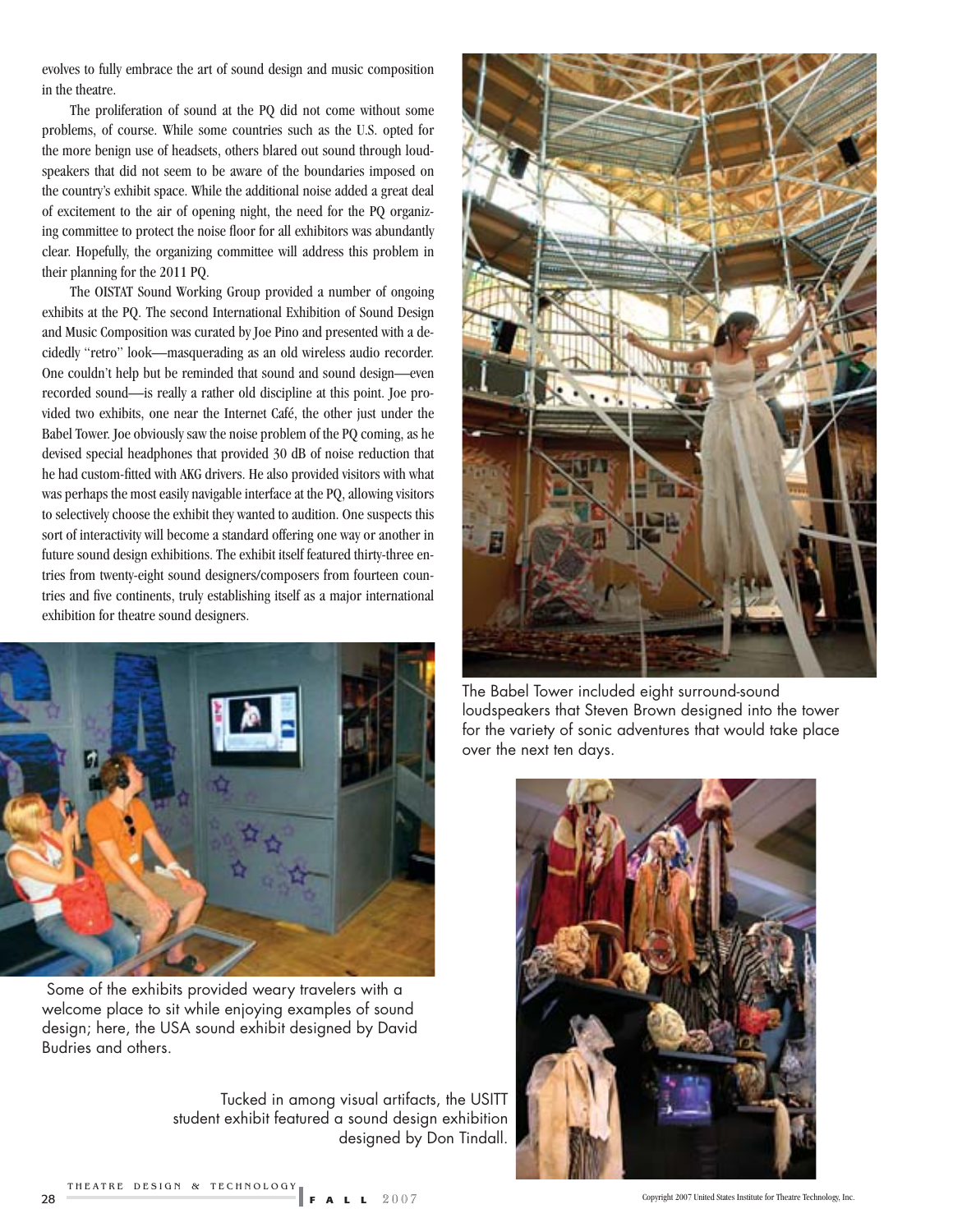

The Ireland exhibit, and some of the other exhibits that included sound design, featured headsets so the sound would not disrupt other exhibits. Some even included sound isolation techniques and noise canceling headsets so sound from other exhibits would not intrude on the listening experience.



The Second International Sound Design and Music Composition Exhibition at the Prague Quadrennial.

…THE SOUND WORKING GROUP CREATED AN ENVIRONMENT IN WHICH IT WAS HARD TO MISS THE ADDITIONAL CONTRIBUTIONS OF SOUND TO THE PQ.

Visitors were encouraged to play with the giant sound-producing devices strategically placed in the Vystayiste's entrance mall by Gregg Fisher and his sound team from the Central School of London.

Central School of London provided a marvelous sound exhibit on the way into the PQ: a group of mechanical sound producing devices that engaged children and adults alike. One side contained various gigantic wind chimes, and the other contained a veritable storm-producing machine, with mechanical effects for wind, rain, and thunder. Every Scenofest performance was preceded by "Babel Bells." These "bells" were actually sounds created by sound designers around the world and played back over loudspeakers at the Babel Tower. In these ways, the Sound Working Group created an environment in which it was hard to miss the additional contributions of sound to the PQ.

#### DAY 2: Friday, 15 June 2007

#### *The Composer and the Sound Designer***: Ben Ringham and Chris Shutt**

The second day of the PQ saw an extensive array of sound programming begin. UK Sound Designer and Composer Chris Shutt and composer Ben Ringham discussed the emerging art of collaboration between sound designers and composers on straight plays. They discussed how the evolution of the roles of designers and composers had made it increasingly difficult to clearly draw a line of responsibility between the two artists, which, for them, has been a decided advantage in their work together.

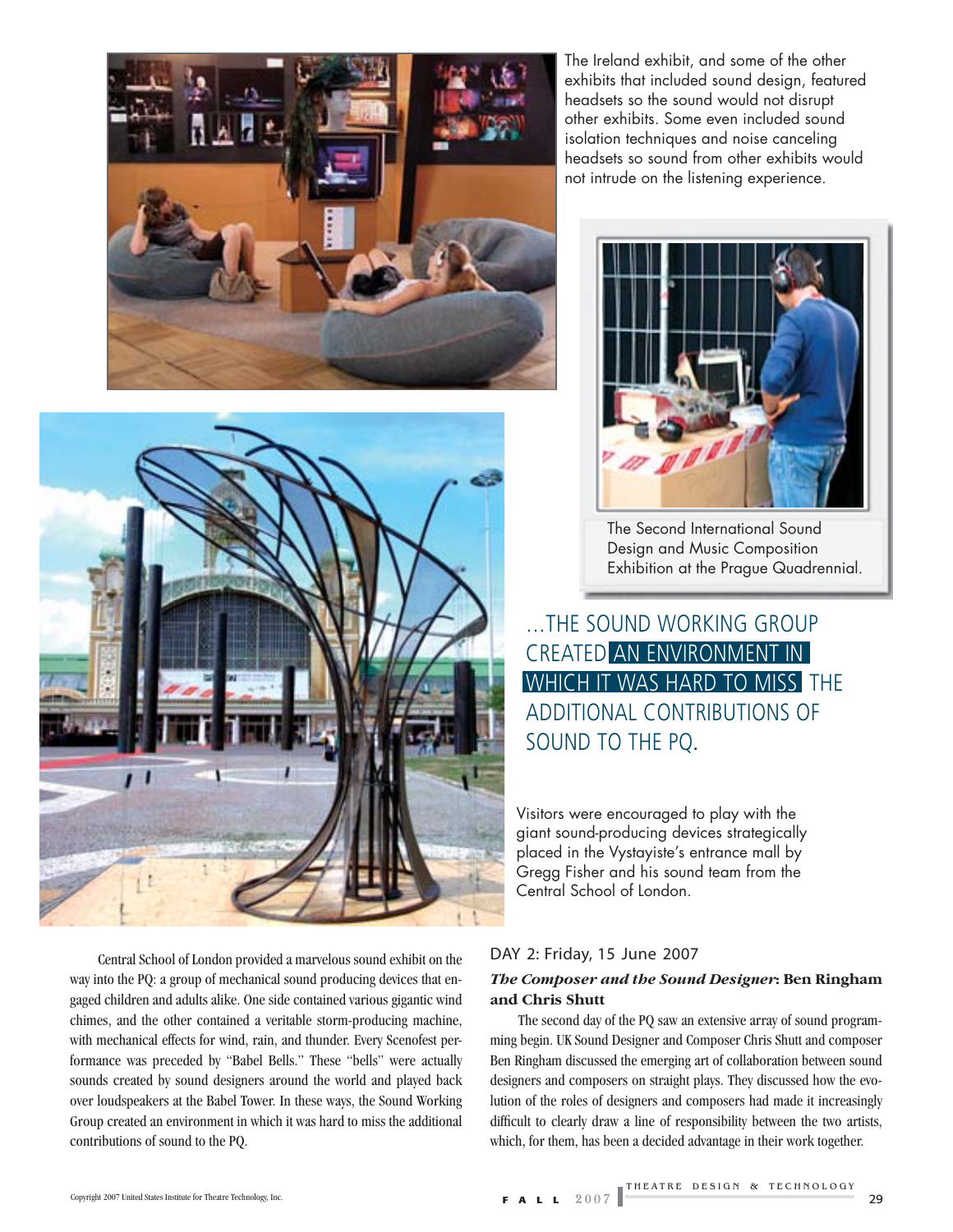

#### *The Scenography of Sound***: Igor Drevalev**

Russian composer, director and sound designer, Igor Drevalev, provided a wonderfully stimulating workshop that laid an extremely persuasive foundation for sound as a scenographic art. He noted traditional definitions of scenography, its history in the theatre, and provided living examples of how sound fulfilled scenographic roles related to providing the place of the action, time and music, metaphor, atmosphere, and more. In each case, he used live actors to recreate scenes from Shakespeare and Chekhov, and then demonstrated how sound could totally transform the actor's performance depending on how the composition scored the scene. The three-hour workshop provided an extensive analysis that ranged from Meyerhold, through Chekhov's "Broken String," through the ontological characteristics of sound and the extraordinary impact and importance of silence as a design element.



A brief interruption in the workshop caused by a sudden thunderstorm provided an opportunity for everyone to get to know each other better. Here, Jethro Joachim demonstrates indigenous Phillipines instruments for Igor Drevalev.

On the first evening, a group of about thirty sound designers and composers gathered for a sound party at the Alfred ve Dvore Theatre. While the evening started out with everyone acting quite shy about sharing their designs and compositions, after a few beers from the bar everyone became quite outgoing about their work, and the party extended into downtown Prague for many hours after.

#### Day 3: Saturday, 16 June 2007

#### *Noise Memory, Gesture:* **Ross Brown**

On Saturday, Ross Brown, from London's Central School of Drama, led a workshop called *Noise Memory Gesture.* The Scenofest workshop which was largely conducted without any words—invited the audience to share in the interplay between noise, memory, and gesture. Working with two professional dancers, the audience was immersed in a world of noisy journeys and still silences. The performed memorial silence was heralded by the ear cleansing sound of a Tibetan singing bowl. As the ears and the body acclimated to the silence, the normal relationship of the subject to background noise became inverted. Bags and the other flotsam and jetsam of daily life become personal cenotaphs, and the murmur and hum of distant life become tragicomic anecdotes.



Bags and the other flotsam of daily life surrounded by dancers during Ross Brown's workshop. Photo courtesy of Ross Brown.



Nancy Tobin shared her remarkable sound design aesthetic.

Copyright 2007 United States Institute for Theatre Technology, Inc.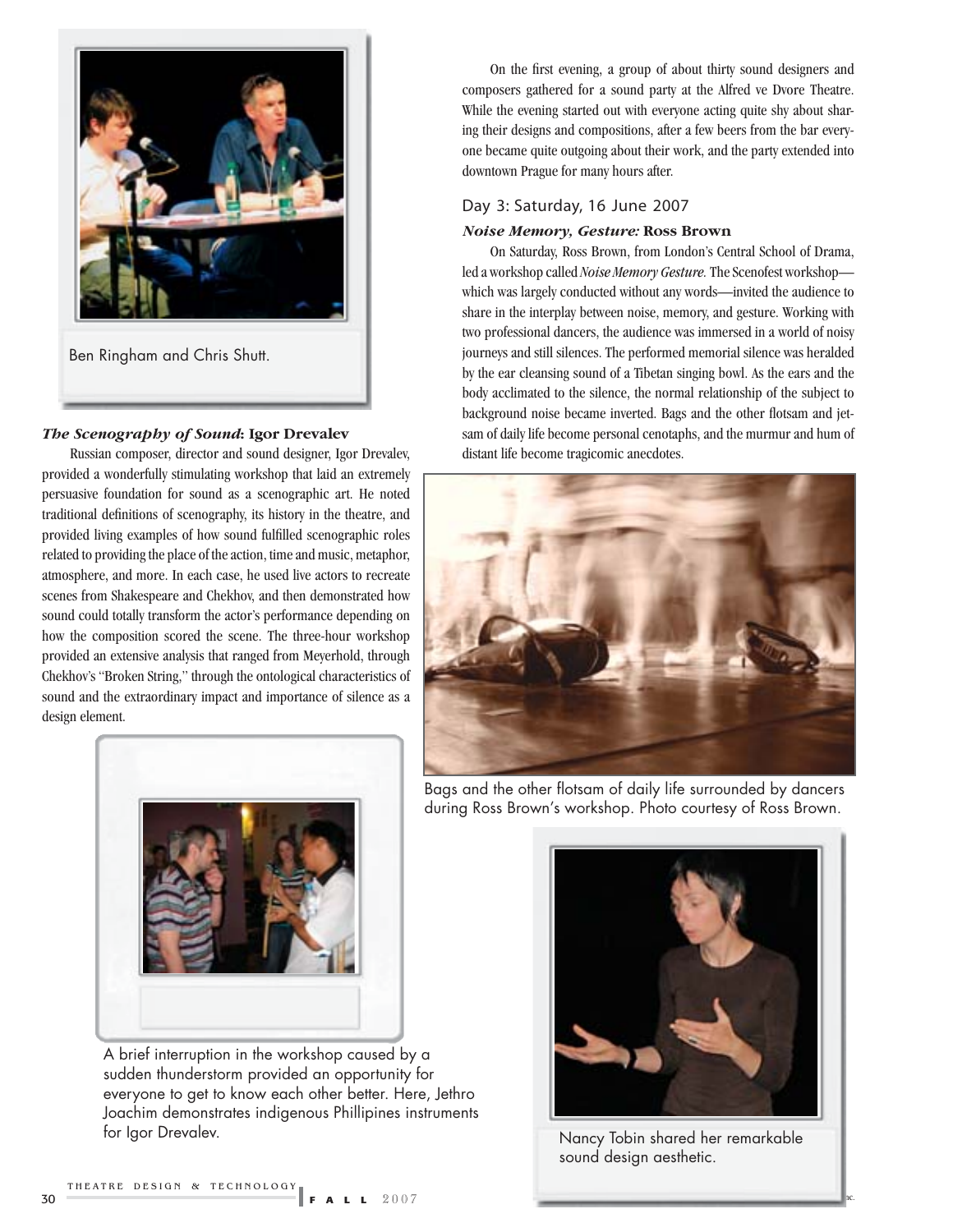#### Day 4: Sunday, 17 June 2007

#### *Distorted Sound***: Nancy Tobin**

Nancy Tobin shared her sound design aesthetic with the Scenofest audience primarily though demonstrations of four different projects she has recently completed. In the first, *Battaille* (literally meaning "battle" although in this production the term was used to explore the wider concept of "struggle"), Tobin used six piezo-electric speakers spaced across the upstage wall at head height to complement the full-spectrum sound system. This allowed her to create a different musical instrument out of loudspeakers in contrast to the full-frequency capabilities provided by the main speaker system. A self-described fan of minimal repetitive music, Nancy explored in *Les Aveugle* derivations of sounds suggestive of vocalizations, leaves, the ocean, etc., that were all linked together by a common color palette in order to magnify their ability to evoke emotion. Tobin eschewed the use of pre-recorded sound effects. In *Novecento*, a piece about a piano player stranded aboard a luxury cruise ship during a war, Tobin derived all of the sounds of the ship's engines, etc., from a piano. Finally, in *Desnoyer*, she explored actor-generated sound by taping microphones to dancers' legs, thus allowing them to create their own sounds by manipulating the feedback between their microphones and guitar amplifiers located nearby.

Nancy also described an experiment that she was conducting with the Scenofest crowd to study the effects of noise on the reception of a sound design. In her experiment, she played back sound to each listener first in silence, and then with noise in the background. She then discussed the experience with the listener.

#### *AudioScape 3D AA New Ambisonic Platform for Sound Design***: Paul Gilleron**

Paul Gilleron and six members of the software development team demonstrated Ambisonic's new platform, Audioscape 3D. They also provided a brief history of the company and ambisonics, and gave a practical demonstration of the Audioscape 3D software which included several examples of performances and venues that have recently used it.

#### *Deconstructing the Vocal Instrument***: Curtis Craig**

Curtis Craig next conducted a session in which he explored how the physiology of the human vocal instrument produces sound, particularly during speech and non-operatic singing. He geared the session towards sound designers and sound engineers in order to provide practical information that would allow them to more accurately record and reinforce the human voice.

#### Day 5: Monday, 18 June 2007

Monday was Laptop Connections Day as five groups of sonic artists with laptop computers settled into locations setup at the Marysakovo Railway Station in the Heart of Prague to stage a great sonic happening for travelers at the station and for the assembled PQ Scenofest participants. Joe Pino organized the event, with support from Davin Huston, Cait Janpol, and Jason Ducat. The group set up a wireless Internet connection that provided the on-site participants with the capability to interact with other laptoppers around the globe.

Shahrokh Yadegari (University of California, San Diego) worked with Max/MSP at the train station, while connecting with Michael Dessen at the University of California, Sand Diego. Vincent Olivieri set up a MIDI-controlled sequencer at the railway station, which allowed him to trigger Daniel Baker's sounds in New York City, while Vincent triggered





Paul Gilleron and his Ambisonic Team described the Audioscape 3D software. Photo courtesy of Don Tindall.

Laptop Connections at the Marysakovo Railway Station. Photo courtesy of Carol Cunningham.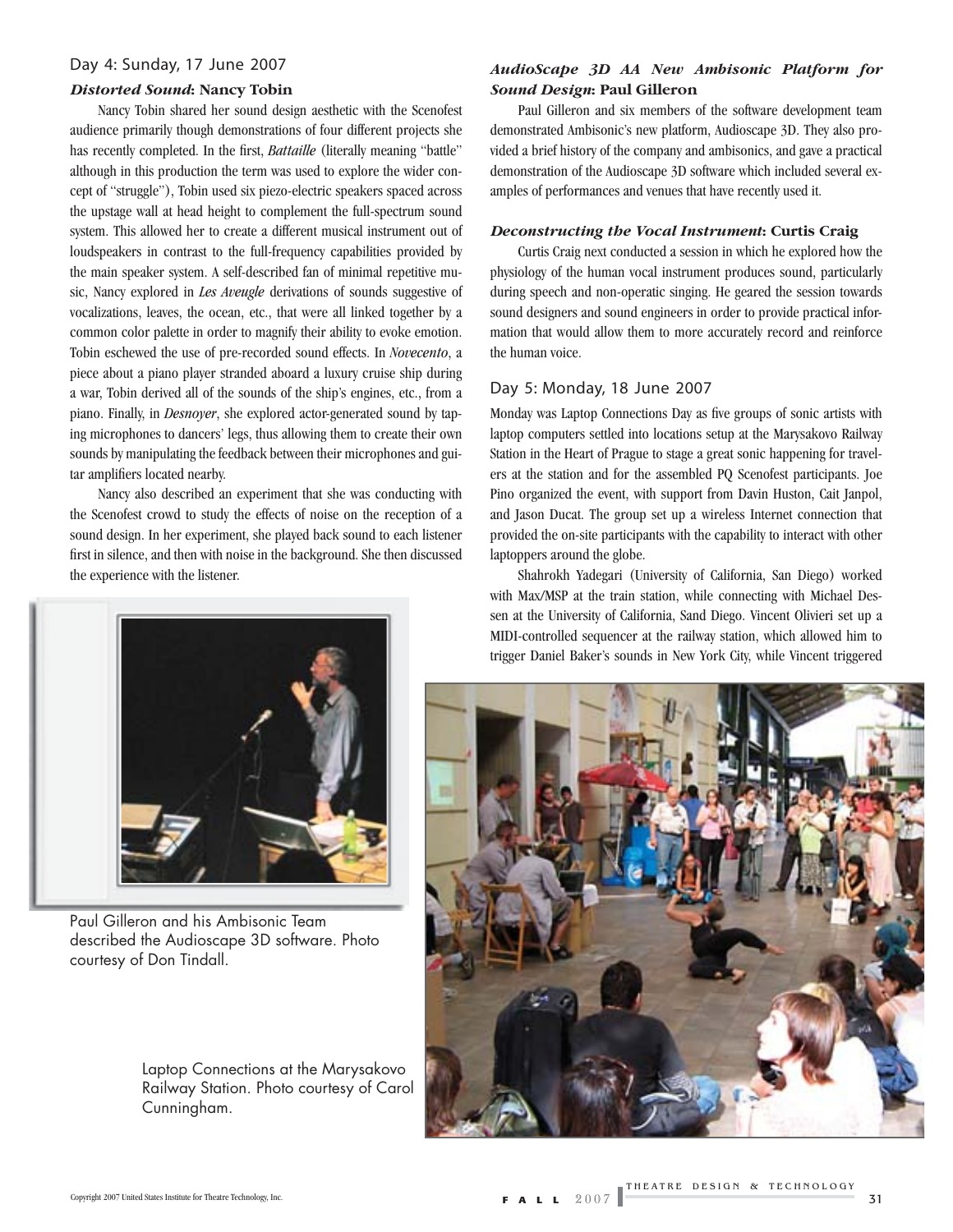

Dutch sound designer Cees Wagenaar discussed his approach to sound design at the Netherlands exhibition on its day devoted to sound design.

Daniel's sounds at the railway station. Karen Hay manipulated sound by Patrick Lauke, who miked the train station and his own computer, and Kris Popat provided sounds from Leeds, U.K. Cliff Caruthers and Kristin Miltner broadcast sounds from San Francisco Bay into the train station. Finally Purdue University sent a team that included Ron Shoemaker (onsite processing), Rob James (communications, file exchanges), and Rick Thomas (program playback and sequencing) onsite, and three remote studios that included David Swenson (San Francisco, U.S.), Mark Kammerbauer, Harald Kammerbauer, Harald Muller and Fabian Winkler (Lake Constance, Germany), Andrea Cohen, Sylvie Combal, Yasmine Akman, Nicolas Perrin, Philippe Mion, Christophe Hauser, and Wiska Radkiewicz (Paris, France). Providing a visual counterpoint to Purdue's project was improv Dancer Christy Jacobs. Although the Internet connection proved to be rather intermittent, the performers didn't let that stop them from generating a host of interesting sounds for the crowd that gathered around.

Monday also featured a full-day workshop provided by Scenofest sponsor Yamaha Corporation at the Little Alfred Theatre. In two hours, the Yamaha crew took folks with no previous digital console experience through setting up the basics on a digital console (the Yamhah M7CL) and mixing simple configurations.

Day 6: Tuesday, 19 June 2007

#### *A Day with Cees Wagenaar*

The Netherlands tried something completely different with their National Exhibit in 2007. Instead of displaying the design work of scenographers from their country, they brought the scenographers themselves. A different scenographer was featured each day, and a format that included an interview with the artist, a lecture by the artist, and a roundtable discussion with guests in similar disciplines from different countries. On 19 June, the Netherlands featured sound designer Cees Wagenaar, who presented his perspective on the art of sound reinforcement. He was joined in the interview by U.K. sound designer Steven Brown, and U.S. designer Rick Thomas.

# ... THE SOUND DESIGNER FINDS UNIQUE WAYS TO BLUR THE DISTINCTION BETWEEN THE THEATRE SPACE AND THE DREAMSPACE.



Basil Hogios lectured on Theatre Sound and Architectural Dreamspace.

#### Day 7: Wednesday, 20 June 2007

#### *Theatre Sound and Architectural Dreamspace***: Basil Hogios**

Wednesday was another busy day at Scenofest. It opened with Australian sound designer Basil Hogios providing his unique perspective on the art of designing sound. Hogios worked for many years as an architect while simultaneously studying music and composition. The combination of disciplines had a decided effect on his career as a sound designer, and he presented thoughts on how three different spaces impact a sound designer's choices: the theatre space designed by the architect and acoustician, the body space (how bodies move and occupy the space), and dream space, the world of non-literal sound, thoughts, dreams, nightmares, and emotions. Hogios is especially interesed in ways the sound designer can blur the distinction between the theatre space and the dreamspace.

#### *An Afternoon with John Leonard*

Later in the day, legendary British sound designer, John Leonard shared the fabled story of his career as a sound designer in theatre. Spanning thirty-seven years, Leonard's career has taken him from discovering the art of sound design listening to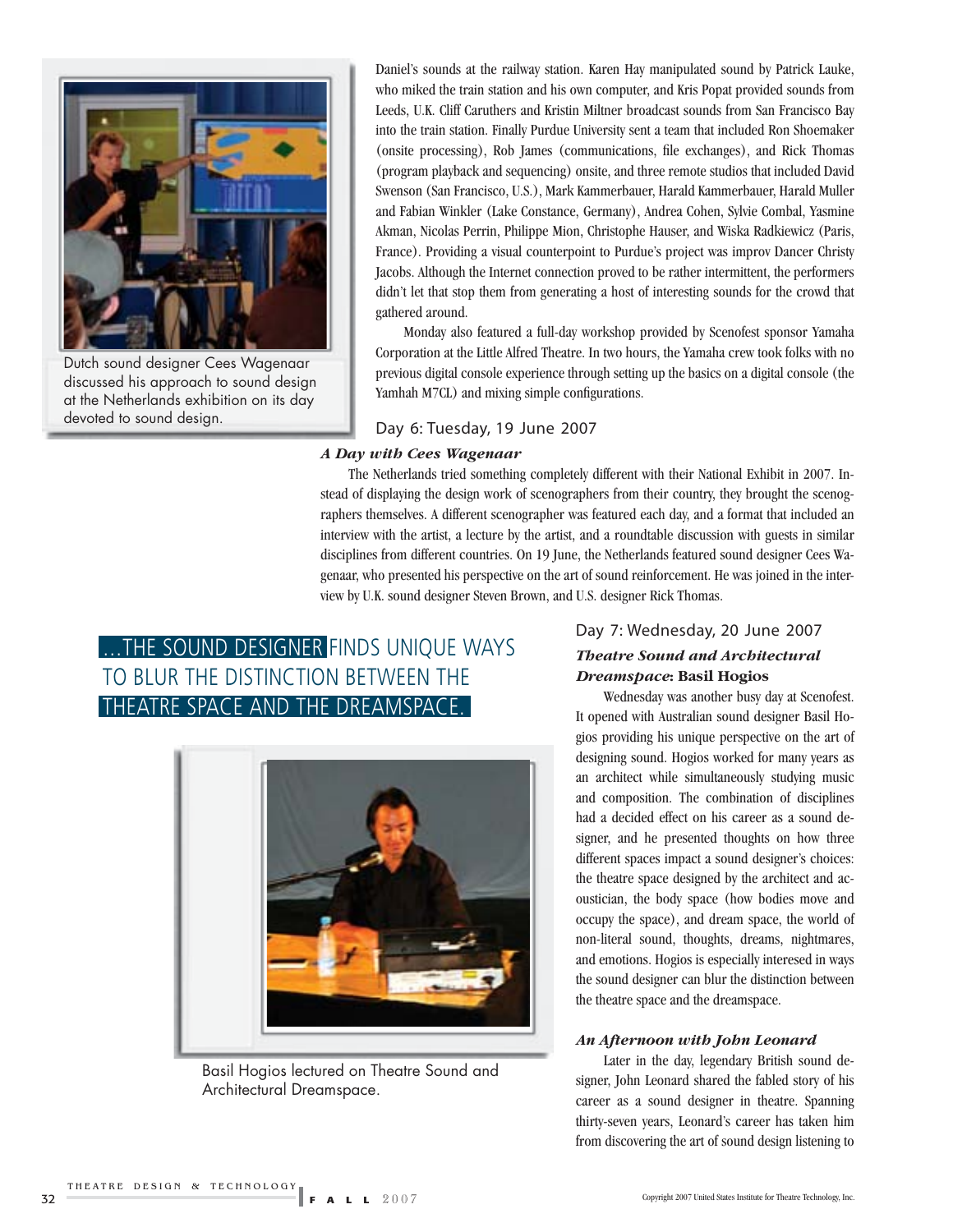radio, to designing sound for London's Royal Shakespeare Company beginning in 1979, and through many productions on London's West End, Broadway, and many, many other theatres in between. Truly

one of the grand pioneers of theatre sound, Leonard's stories were as charming as they were illustrative of the long journey the discipline has taken from dog barks to art.

#### *Sound Working Group Meeting*

Wednesday evening concluded with the annual Sound Working Group meeting, which featured food, drink, and a certain amount of business appropriate to the occasion. Thirty sound designers from eight countries and five continents participated. A great discussion took place about the exciting sound developments at the 2007 Prague Quadrenniale and Sceonfest, and a grand toast was offered to Steven Brown, who organized the events, and brought them all to extraordinary fruition.

The big news of the evening was that Jethro Joachim had accepted an appointment as the Sound Curator for World Stage Design 2009.

Following close behind this important development was the vote by the Sound Working Group to accept the invitation of the Swedish OISTAT center to conduct its annual sound working group meeting in Stockholm in June of 2008. To make the event even more exciting, Janne Auvinen simultaneously extended an offer to host the Sound Working Group in Finland as part of the visit. This will create an extraordinary opportunity for Sound Working Group members to experience the lands of the midnight sun during the peak of the Midsummer Night Festivals in Sweden and Finland, while sharing in the camaraderie among members of the Sound Working Group. The event is currently scheduled to take place from 12–20 June 2008.



 British sound designer John Leonard recounted highlights of his career.

The Sound Working Group also voted to develop a new mailing list specifically focused on the business of the group. They will still keep the Sound Colloquium Mailing List as a place where thoughts and ideas may be shared related to the art of theatre sound, but will narrow the new mailing list to those who are actively involved in the business of the Sound Working Group.

#### Day 8: Thursday, 21 June 2007

#### *Sound Educator's Seminar***: Christopher Johns**

On Thursday afternoon, Christopher Johns presented the issues and concerns involved with developing curricula for teaching technical courses at the BFA and MFA level. He focused on the sound design components for a new MFA program at the Hong Kong Academy of the Performing Arts. His discussion of the process they went through and the problems and issues that arose prompted a lively discussion among the seminar participants.

#### Day 9: Friday, 22 June 2007

#### *Designing Auditory Aura with the MaxStage***: Kevin Purcell**

Kevin Percell demonstrated the MaxStage program that he has developed to allow users to input actor positions on a stage in reference to a video of a rehearsal, and then attach triggers in Max/MSP to audio and MIDI files. In this manner, a designer can not only show directors how sound cues unfold in a scene, but also, the cues can then be easily moved and repositioned in the scene so that the director can immediately grasp the impact of the changes.

#### *An Afternoon with d&b***: John Taylor and Ralph Zuleeg**

Later in the afternoon, John Taylor, from d&b Audiotechnik gave an outstanding lesson in how loudspeakers interface with acoustic environments, emphasizing the basic ways in which loudspeakers transduce sound, how multiple loudspeakers in an array interact, and how coverage patterns affect the performance of a loudspeaker in a theatre.



Kevin Purcell (*left*) demonstrated the MaxStage software application.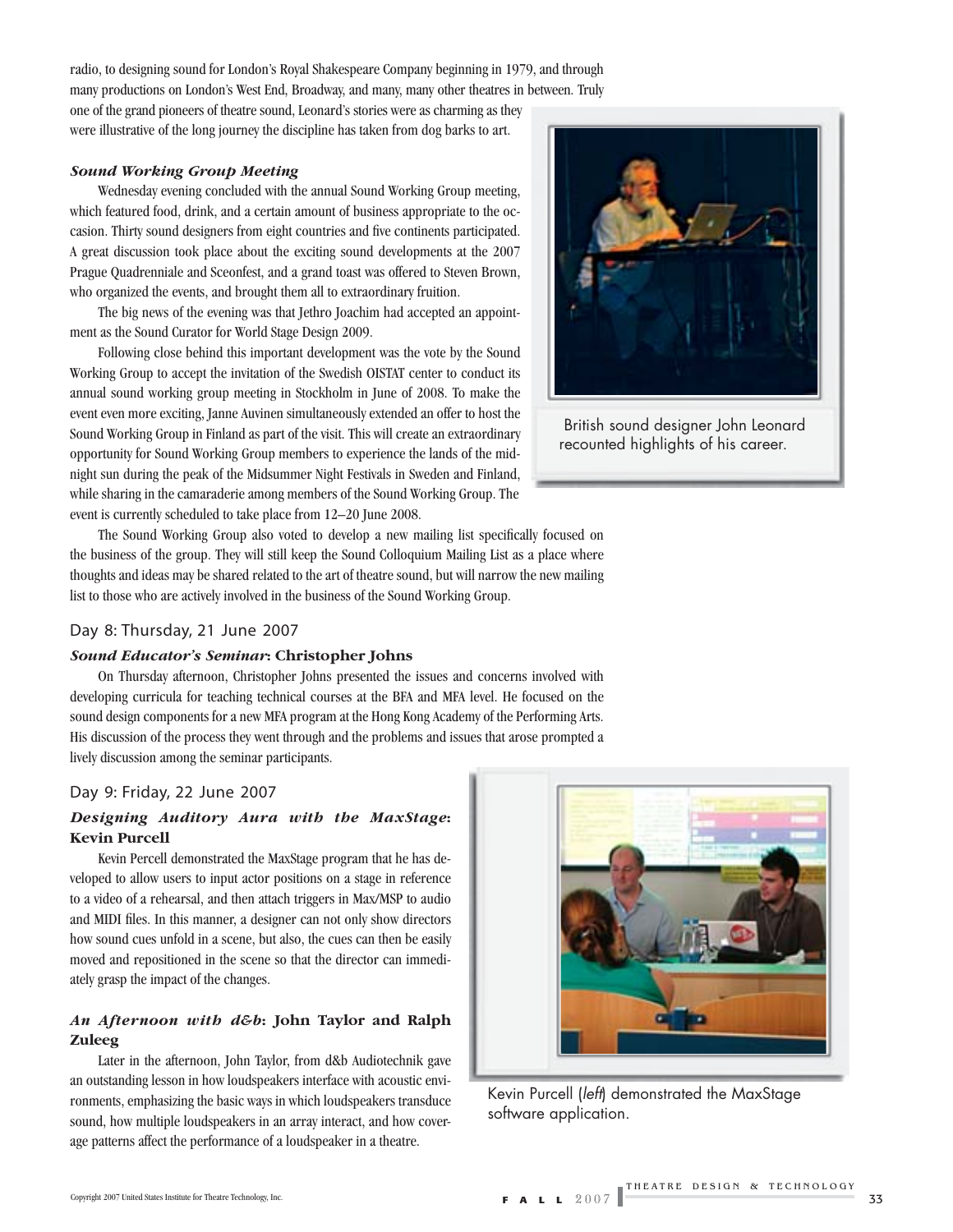#### Day 10: Saturday, 23 June 2007

#### *Archiving Sound Designs***: Gregg Fisher**

Saturday turned out to be a pretty big sound day at the PQ. It began in the morning with a discussion led by Gregg Fisher of London's Central School of Drama and Speech about the sound exhibits at the PQ. Gregg had collected a number of statistics about the sound exhibits that provided strong evidence that we still have a long way to go before we have really developed methods for exhibiting sound that accurately reflect the designer's intent. He then led a lively discussion about possible ways in which some of those solutions could be approached and addressed and promised to publish his findings in a future journal article.

# …WE STILL HAVE A LONG WAY TO GO BEFORE WE HAVE REALLY DEVELOPED METHODS FOR EXHIBITING SOUND THAT ACCURATELY REFLECT THE DESIGNER'S INTENT.

#### *Engineer of the Imagination:* **Heiner Goebbels;** *TiMax***: Robin Whittaker; and** *Goldilocks***, Vladmir Franz**

Legendary director and composer Heiner Goebbels gave a lecture in the PQ lecture hall on the *Engineer of the Imagination* in which he detailed his aesthetic and approach to both his art and his creation of sound in his art. Nearly simultaneously, Robin Whittaker, director of Out Board, gave a demonstration of his company's TiMax digital signal processing system. Meanwhile down the street, longtime Sound Working Group member Valdmir Franz was premiering his new ballet *Goldilocks* at the State Theatre in Prague. It was one of the busiest times of the entire PQ!

#### *The Freesound Project***: Bram deJong**

This session was an introduction to the collection of sound files started about two years ago by Bram deJong from Barcelona, Spain. Freesound is a computer server and Web site that currently



Performer and sound designer Ron Shoemaker studies a mysterious shape in *Labcoats on Clouds*. Photo courtesy of Laura Arns.

contains over 35,000 recorded sounds (most in at least CD quality) that are available for download and use for free under a creative commons license. In brief, the creative commons license simply requires that credit be given, in writing, to the person who recorded the original sound. Full details about the project, the creative commons license, and a pretty cool tee-shirt can be found at http://freesound.iua.upf.edu/.

#### Day 11: Sunday, 24 June 2007

Sunday began with the performance, *Labcoats on Clouds,* by a group of designers from Purdue University. A sound designer and a visual designer performed an exploratioin of how communications evolve into civilizations, and how civilizations end, only to begin anew as new forms of communication develop. The performance also explored interactive designs in which the actors controlled both the visual and auditory designs through Max/MSP.

Copyright 2007 United States Institute for Theatre Technology, Inc.